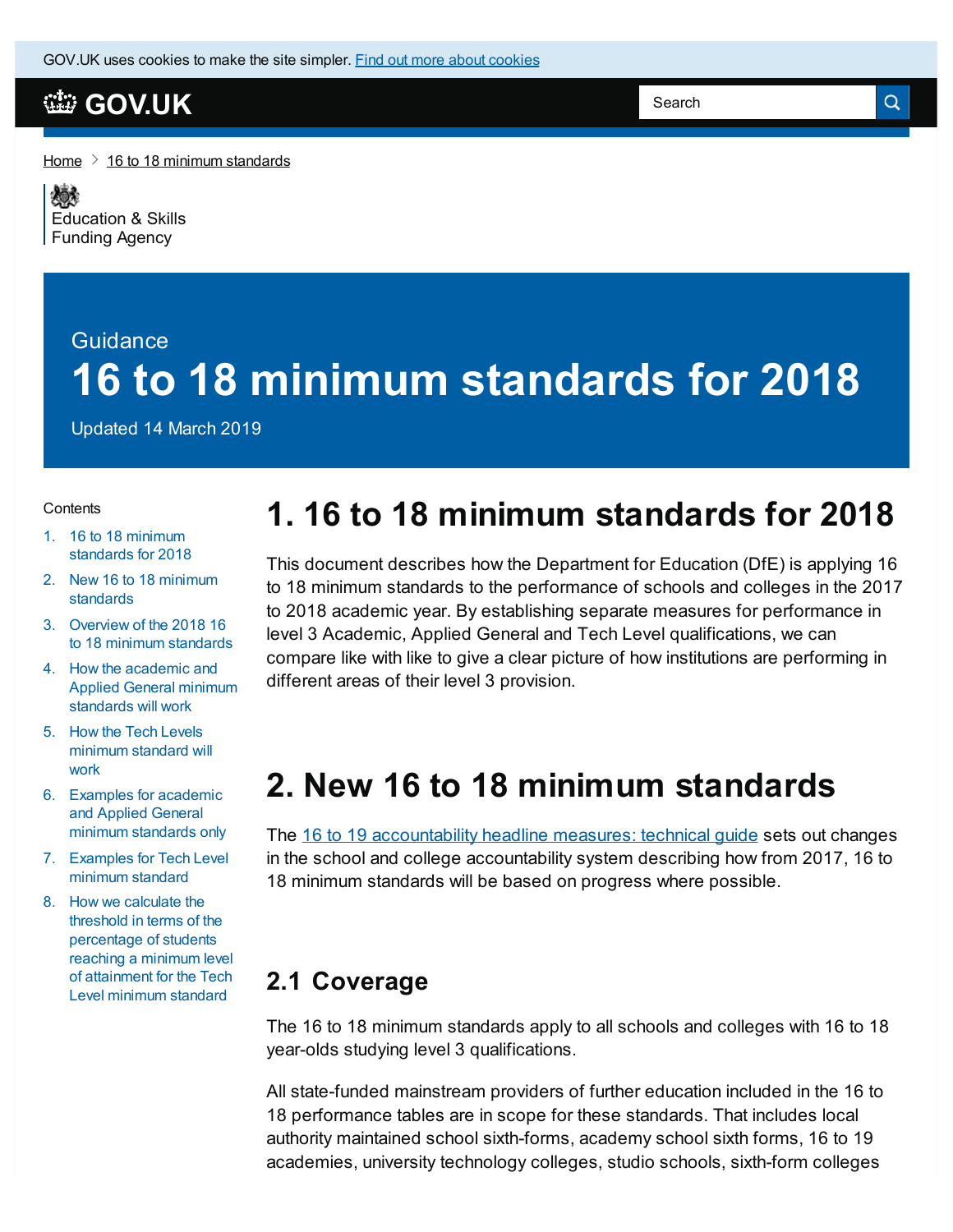and general further education colleges. However, there are a couple of exceptions:

- 1. Any provider with fewer than 11 students taking level 3 or Applied General qualifications will be excluded from the corresponding minimum standard.
- 2. Any provider with fewer than 11 students taking Tech Levels, or with fewer than 11 Tech Level study aims, will be excluded from the Tech Levels minimum standard.
- 3. Closed, independent and special schools will also be excluded from minimum standards.

### <span id="page-1-0"></span>**3. Overview of the 2018 16 to 18 minimum standards**

The main features of the 16 to 18 minimum standards for 2018 are that they:

- 1. Use a progress-based measure for level 3 academic and Applied General [qualifications.](#page-1-1) Refer to How the academic and Applied General minimum standards will work section in this document for more information.
- 2. Use a combined completion/attainment based measure for level 3 tech levels. Refer to How the Tech Levels [minimum](#page-2-0) standard will work section in this document for more information.
- 3. Show 3 separate cohorts: level 3 academic, Applied General and Tech Level qualifications.
- 4. We do not publish lists of providers below the minimum standards. However, providers' progress scores are published in performance tables in January for Academic and Applied General cohorts and in March for Tech Level cohorts.

### <span id="page-1-1"></span>**4. How the academic and Applied General minimum standards will work**

A provider will be seen as underperforming if:

1. Its academic or Applied General value added score is below the threshold set by the Department;

and

1. Its value added score is statistically significantly below the national average, for example both its upper and lower confidence intervals are below zero.

In the 2017 to 2018 academic year, the thresholds, for example value added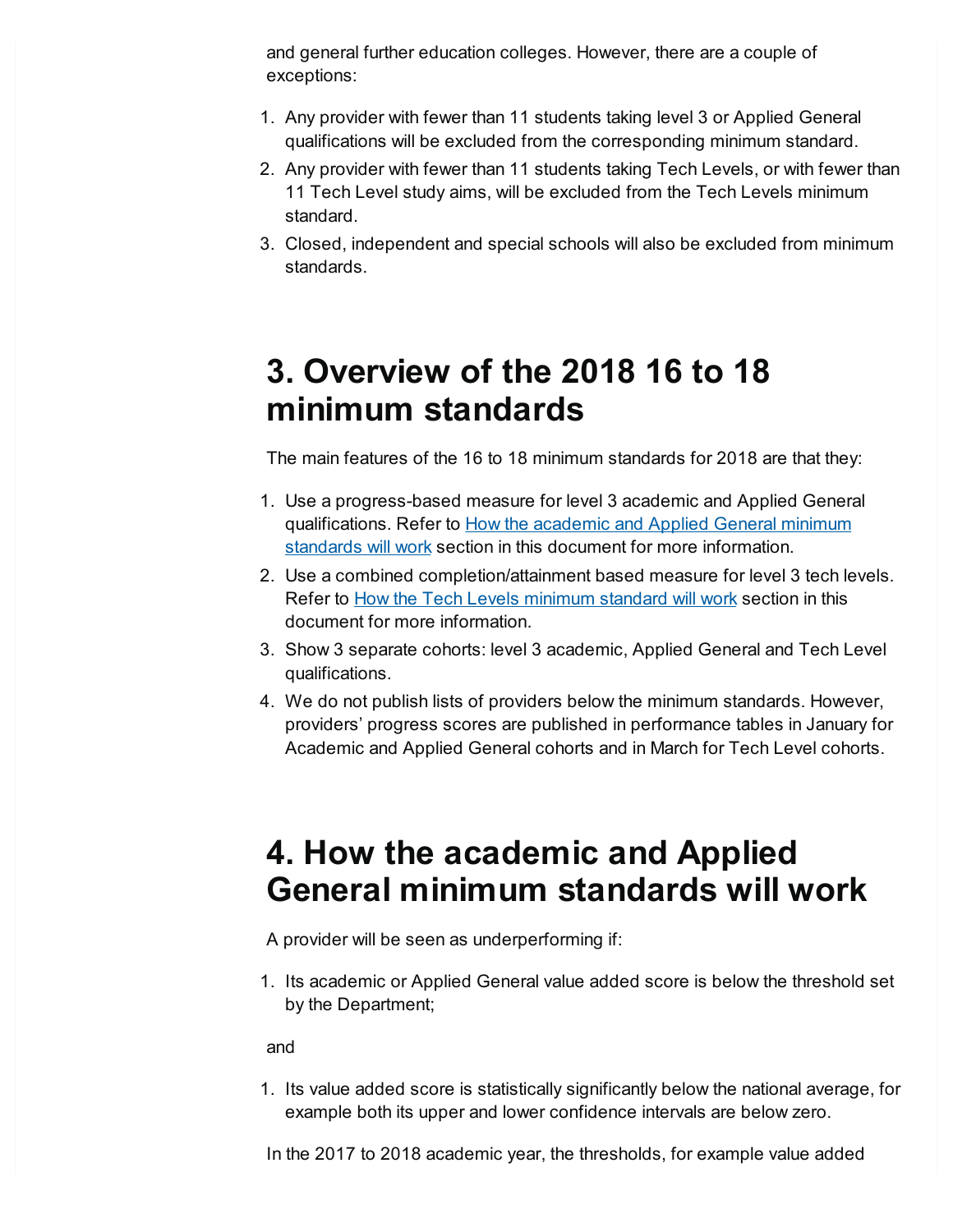scores set by the Department for Academic and Applied General qualifications are –0.56 and –0.58 respectively.

For academic qualifications, we expect that over 90% of eligible providers will score between minus 0.58 and plus 0.29 and for Applied General qualifications, over 90% of eligible providers are expected to score between minus 0.59 and plus 0.56.

## <span id="page-2-0"></span>**5. How the Tech Levels minimum standard will work**

In 2016, a provider was considered as underperforming if its completion and attainment score was below the threshold set by the Department. This changed from 2017 with the introduction of a more robust Tech Level minimum standard. Underperforming providers now additionally fall below a raw attainment threshold set by the Department.

In 2018, a provider will be seen as underperforming if:

1. Its completion and attainment score is below the threshold set by the Department;

and

1. It does not meet the threshold set by the Department in terms of the percentage of students reaching a minimum level of attainment.

In the 2017 to 2018 academic year, the completion and attainment score set by the Department for Tech Levels is minus 0.55. Additionally, no fewer than 55% of students must achieve an average points score per entry of 25 points (equivalent to a merit grade).

We calculate the average point score per entry for every student (rather than aggregating the number of point scores for every student divided by the number of students) to ensure we compare all students in a like for like way. We then determine the proportion of students achieving an average of a merit grade.

# <span id="page-2-1"></span>**6. Examples for academic and Applied General minimum standards only**

| School or<br>college | Cohort               | interval  | score | Lower confidence Value added Upper confidence<br>interval | Under-<br>performance |
|----------------------|----------------------|-----------|-------|-----------------------------------------------------------|-----------------------|
| $\lambda$            | $A = A + \text{max}$ | $\sim$ 70 | 0.50  | 0.20                                                      | $\sqrt{2}$            |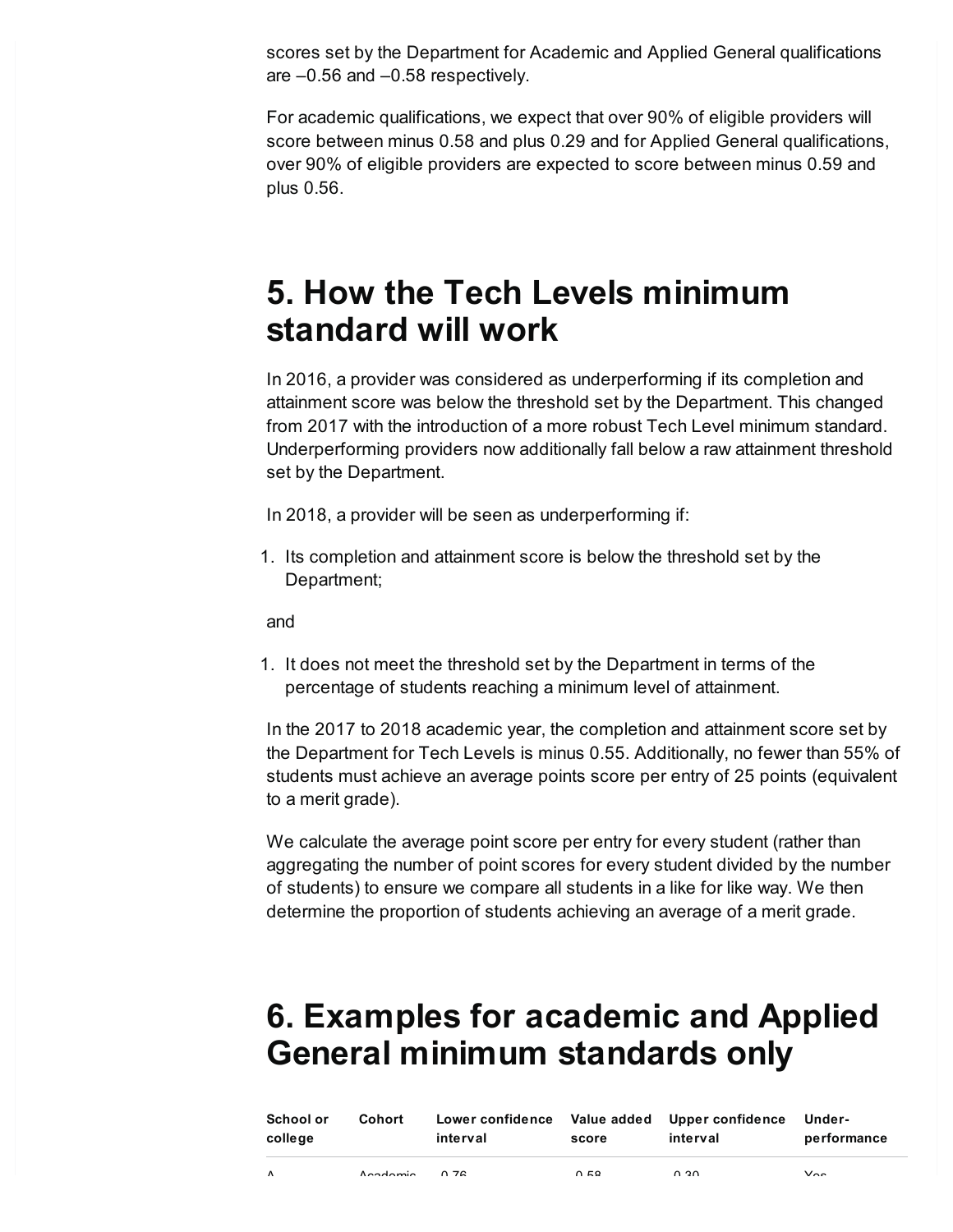| $\overline{\phantom{a}}$ | Academic           | $-U.10$ | $-0.56$ | $-0.30$ | res |
|--------------------------|--------------------|---------|---------|---------|-----|
| A                        | Applied<br>General | $-0.85$ | $-0.80$ | $-0.75$ | Yes |
| B                        | Academic           | $-2.13$ | $-0.91$ | 0.31    | No  |
| C                        | Applied<br>General | $-0.47$ | $-0.38$ | $-0.30$ | No  |
| D                        | Academic           | 0.02    | 0.15    | 0.28    | No  |
| E                        | Academic           | $-0.04$ | 0.11    | 0.26    | No  |
| E                        | Applied<br>General | $-1.00$ | $-0.76$ | $-0.70$ | Yes |

### <span id="page-3-0"></span>**7. Examples for Tech Level minimum standard**

| college |               | School or Cohort Completion and<br>attainment score | Percentage of students achieving average<br>point score per entry of 25 points | Under-<br>performance |
|---------|---------------|-----------------------------------------------------|--------------------------------------------------------------------------------|-----------------------|
| F       | Tech<br>Level | 0.35                                                | 0.50                                                                           | No                    |
| G       | Tech<br>Level | $-0.50$                                             | 0.50                                                                           | No                    |
| н       | Tech<br>Level | $-0.55$                                             | 0.55                                                                           | <b>No</b>             |
| T       | Tech<br>Level | $-0.56$                                             | 0.54                                                                           | Yes                   |
| J       | Tech<br>Level | 0.56                                                | 0.60                                                                           | <b>No</b>             |

## <span id="page-3-1"></span>**8. How we calculate the threshold in terms of the percentage of students reaching a minimum level of attainment for the Tech Level minimum standard**

As an example, a college has 10 students studying Tech Levels. Each student's total point scores, total size and average point score per entry on the Tech Levels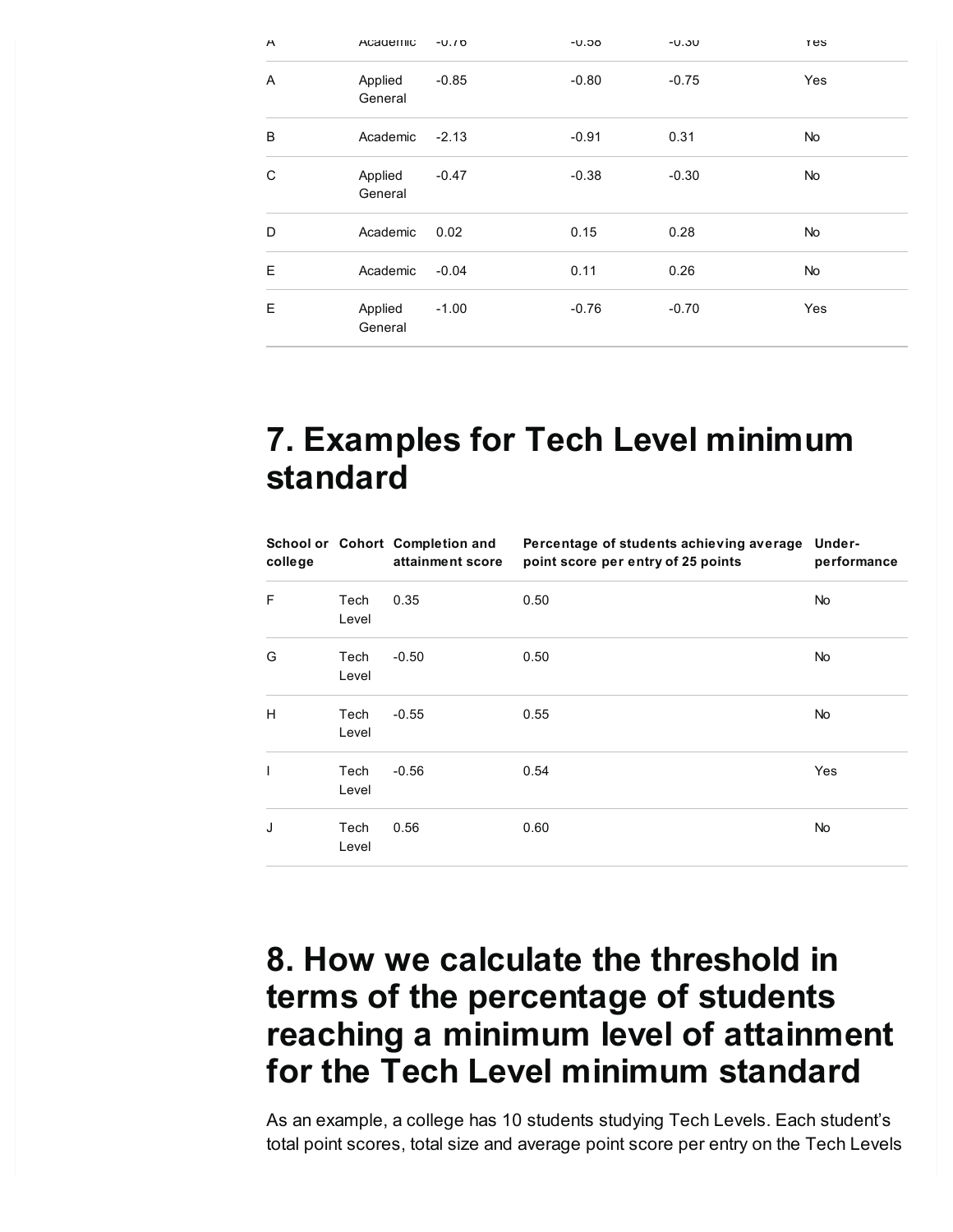they have entered are as follows:

| <b>Student</b>   | <b>Total point scores</b> | <b>Total size</b> | Average point score per entry |
|------------------|---------------------------|-------------------|-------------------------------|
| 1                | 15                        | $\mathbf{1}$      | 15                            |
| $\overline{2}$   | 15                        | 1                 | 15                            |
| 3                | 15                        | $\mathbf{1}$      | 15                            |
| $\overline{4}$   | 15                        | $\mathbf{1}$      | 15                            |
| 5                | 25                        | 1                 | 25                            |
| $\,6$            | 50                        | $\overline{2}$    | 25                            |
| $\overline{7}$   | 25                        | $\mathbf{1}$      | 25                            |
| 8                | 105                       | $\mathsf 3$       | 35                            |
| $\boldsymbol{9}$ | 120                       | 3                 | 40                            |
| $10$             | 135                       | 3                 | 45                            |

Six students achieve an average point score per entry above or equal to the Tech Level point score of 25 and four achieve an average point score per entry below this. Therefore 60% of their students have an average point score per entry in Tech Levels of at least 25 points, and so the college passes the additional threshold set by the Department in the 2018 Tech Level minimum standard.

**Is this page useful?** [Yes](https://www.gov.uk/contact/govuk) [No](https://www.gov.uk/contact/govuk) Is the No Is the *Legislation* of the *Islands and Islamic Legislation* of *Islamic Legislation* of *Islamic Legislation no Islamic Legislation no Islamic Legislation* **<b>***no Islamic Legi* 

#### **Prepare for EU Exit**

Prepare your [business](https://www.gov.uk/business-uk-leaving-eu) for the UK leaving the EU [Prepare](https://www.gov.uk/prepare-eu-exit) for EU Exit if you live in the UK EU

Living in [Europe](https://www.gov.uk/uk-nationals-living-eu) after the UK leaves the

[Continue](https://www.gov.uk/staying-uk-eu-citizen) to live in the UK after it leaves the EU

#### **Services** and information **Departments** and policy